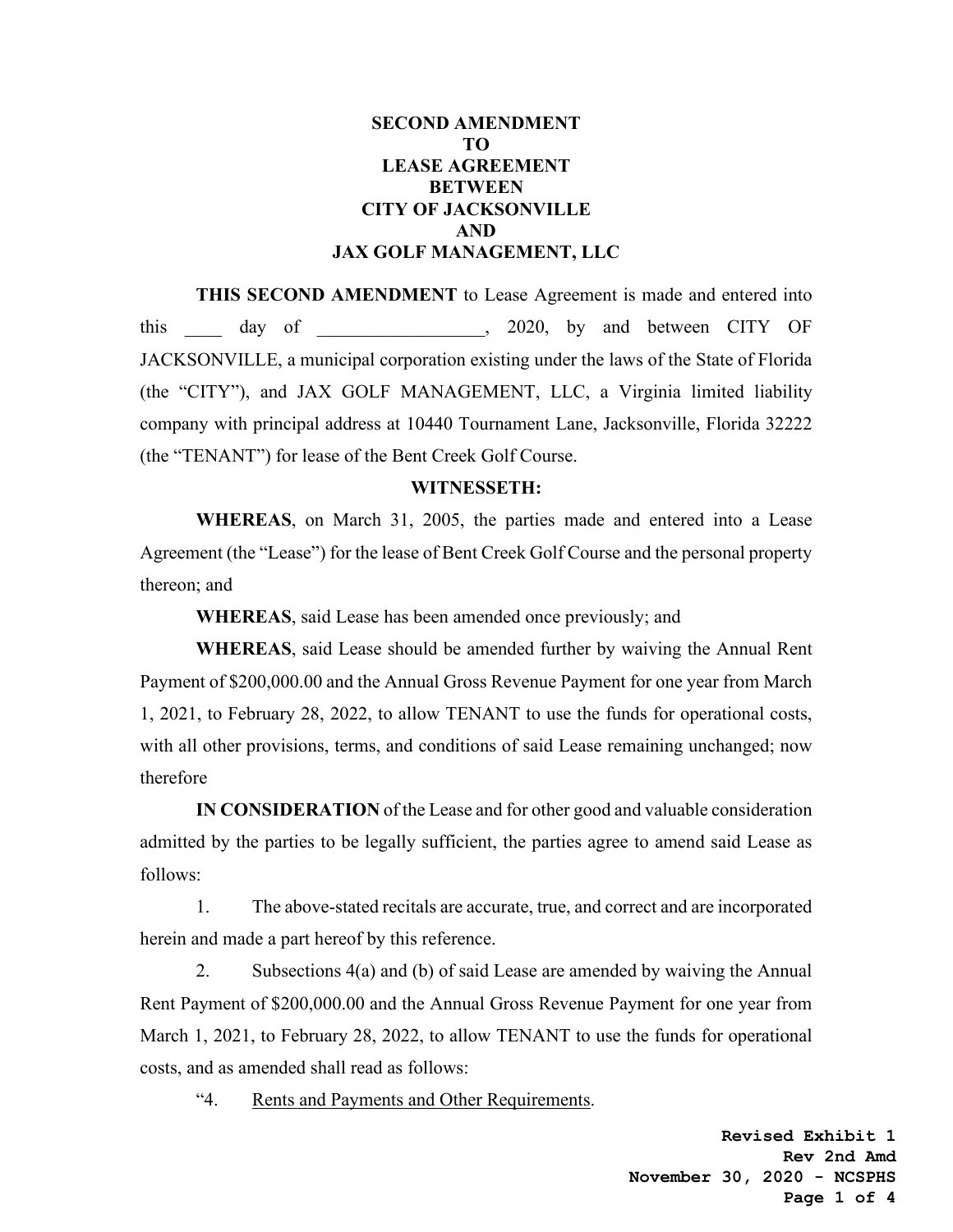(a) Base Rent. Upon commencement of the Term, TENANT shall pay to the CITY a fixed annual payment of Two Hundred Thousand Dollars (\$200,000.00), payable in monthly installments of \$16,667.00 each, to be paid on the first day of each month during the term of this Lease ("Annual Payment"), beginning on April 1, 2005. Notwithstanding this schedule and amount, the rent for the initial month shall be prorated for the actual length of the month from the Commencement Date until the end of the month and any other period of less than a month shall be similarly prorated. Payment for the prorated initial month shall be made on the Commencement Date. The Annual Payment shall constitute the base rent ("Base Rent") under this Lease and shall be payable to the CITY without notice, set off, deduction, or demand. TENANT may, in its sole discretion, prepay all or any portion of the Base Rent at any time and in any amount, including, without limitation, the prepayment of only that certain component of the Base Rent which may be drawn upon to pay for Improvement Items and/or Equipment Items as set forth more specifically in Article 5 below. Further, notwithstanding this schedule and amount, the annual rent payment of \$200,000.00 shall be waived for one year from March 1, 2021, to February 28, 2022, to allow relief to TENANT for an anticipated reduction in income throughout 2021 due to renovation of the greens.

(b) Gross Revenue Payments and Additional Rent. In addition to the Annual Payment, TENANT shall annually during the Term of this Lease (as it may be renewed or extended) pay to the CITY on or before February 15 of each year an amount equal to (i) five percent  $(5%)$  of the annual gross revenues generated from golf shop retail sales during the prior year; (ii) five percent (5%) of the annual gross revenues generated from food and beverage sales during the prior year; and, (iii) thirty-eight and one-half percent (38.5%) of the aggregate annual gross revenues from green fees, cart fees, and driving range fees in excess of One Million Four Hundred Thousand Dollars (\$1,400,000.00), prorated for any period of the Lease less than one year. Subsections (i), (ii), and (iii) shall hereafter collectively be referred to as the "Annual Gross Revenue Payments." Any and all other amounts required to be paid by TENANT hereunder in addition to the Base Rent shall be deemed to be additional rent payable as rent hereunder (the "Additional Rent"). Notwithstanding this schedule and amount, the Annual Gross Revenue Payments shall be waived for one year from March 1, 2021, to February 28, 2022, to allow relief to TENANT for an anticipated reduction in income throughout 2021 due to renovation of the greens."

**SAVE AND EXCEPT** as expressly amended in and by this instrument, the provisions, terms, and conditions of said Lease, as previously amended, shall remain unchanged and shall continue in full force and effect.

**IN WITNESS WHEREOF**, TENANT and CITY have caused this Second

Amendment to be duly executed as of the day and year first above written.

**Revised Exhibit 1 Rev 2nd Amd November 30, 2020 - NCSPHS Page 2 of 4**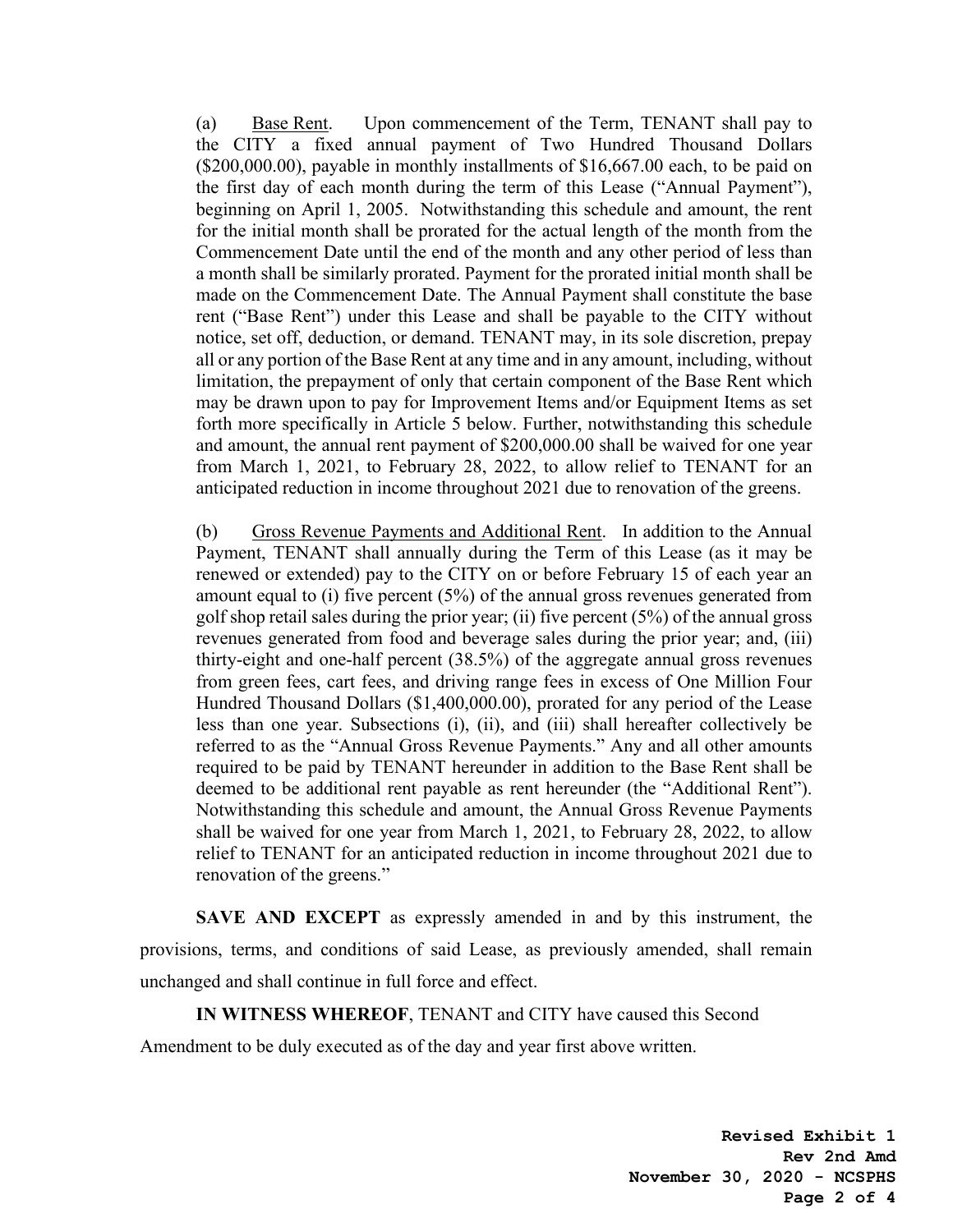### **ATTEST: CITY OF JACKSONVILLE**

 $\text{By:}\underline{\hspace{1.5cm}}$ James R. McCain, Jr. Lenny Curry, Mayor Corporation Secretary

In compliance with the Ordinance Code of the City of Jacksonville, I do hereby certify that there is an unexpended, unencumbered, and unimpounded balance in the appropriation sufficient to cover the foregoing Lease and that all of its exhibits and attachments and that provision has been made for the payment of the monies provided therein to be paid.

 $\frac{1}{2}$  , and the contribution of the contribution of  $\frac{1}{2}$  , and the contribution of the contribution of the contribution of the contribution of the contribution of the contribution of the contribution of the contr

Director of Finance

Form Approved:

Office of General Counsel

 $\overline{\phantom{a}}$  , and the set of the set of the set of the set of the set of the set of the set of the set of the set of the set of the set of the set of the set of the set of the set of the set of the set of the set of the s

# **STATE OF FLORIDA COUNTY OF DUVAL**

The foregoing instrument was acknowledged before me, by means of [ ] physical presence or [] online notarization, this day of , 2020, by Brian Hughes, for and on behalf of Lenny Curry and James R. McCain, Jr., the Mayor and Corporation Secretary respectively of the CITY OF JACKSONVILLE, a body politic and corporate, on behalf of the Department of Parks, Recreation and Community Services. Such person is personally known to me.

 $\qquad \qquad \text{(sign)}$  $\overline{\phantom{a}}$  (print) NOTARY PUBLIC

> **Revised Exhibit 1 Rev 2nd Amd November 30, 2020 - NCSPHS Page 3 of 4**